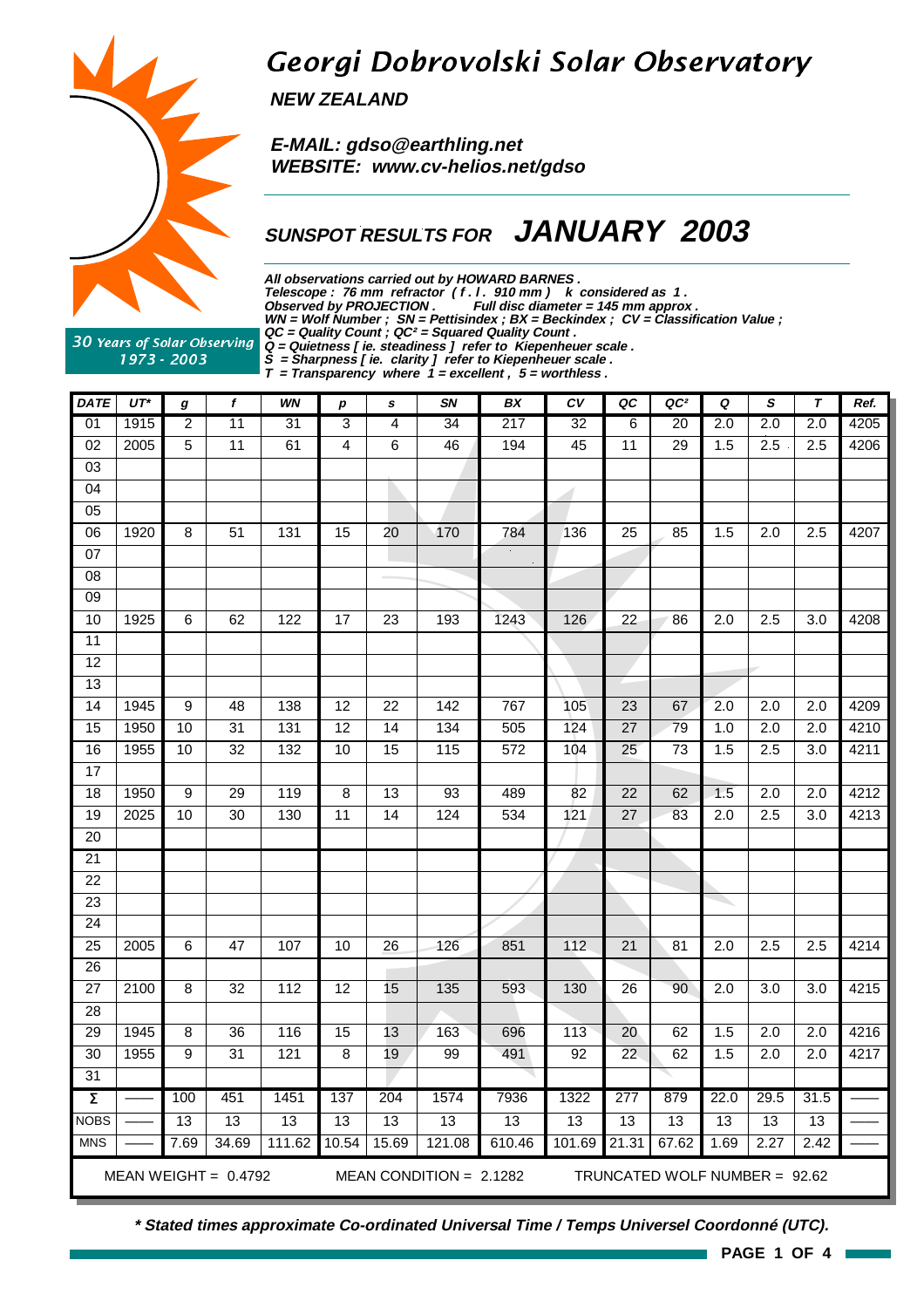

# **SUNSPOT DISTRIBUTION & INTER-SOL INDICES FOR**

 **JANUARY 2003**

**All observations carried out by HOWARD BARNES .**

Telescope : 76 mm refractor (f. l. 910 mm).<br>Observed by PROJECTION . Full disc diam

Full disc diameter = 145 mm approx .

**IS = Inter-Sol Index .**

**gr = number of multi-spot groups .**

**grfp = number of umbræ within penumbræ within the groups (gr) .**

**grf = number of non-penumbral spots within the groups (gr) .**

**efp = number of single penumbral spots .**

**ef = number of single non-penumbral spots . Q = Quietness [ ie. steadiness ] refer to Kiepenheuer scale .**

**S = Sharpness [ ie. clarity ] refer to Kiepenheuer scale .**

**T = Transparency where 1 = excellent , 5 = worthless .**

| <b>DATE</b>         | UT   | IS              | gr              | grfp            | grf             | efp             | ef             | Q                | $\pmb{s}$        | $\tau$           | Ref. |
|---------------------|------|-----------------|-----------------|-----------------|-----------------|-----------------|----------------|------------------|------------------|------------------|------|
| 01                  | 1915 | 12              | $\overline{1}$  | 6               | 4               | $\overline{1}$  | $\pmb{0}$      | 2.0              | 2.0              | 2.0              | 4205 |
| 02                  | 2005 | 13              | $\overline{2}$  | $\overline{3}$  | $\sqrt{5}$      | $\overline{2}$  | $\mathbf{1}$   | 1.5              | 2.5              | 2.5              | 4206 |
| 03                  |      |                 |                 |                 |                 |                 |                |                  |                  |                  |      |
| $\overline{04}$     |      |                 |                 |                 |                 |                 |                |                  |                  |                  |      |
| $\overline{05}$     |      |                 |                 |                 |                 |                 |                |                  |                  |                  |      |
| 06                  | 1920 | 58              | $\overline{7}$  | 31              | 19              | $\overline{0}$  | $\mathbf{1}$   | 1.5              | 2.0              | 2.5              | 4207 |
| $\overline{07}$     |      |                 |                 |                 |                 |                 |                |                  |                  |                  |      |
| $\overline{08}$     |      |                 |                 |                 |                 |                 |                |                  |                  |                  |      |
| 09                  |      |                 |                 |                 |                 |                 |                |                  |                  |                  |      |
| 10                  | 1925 | 67              | $\overline{5}$  | $\overline{38}$ | 23              | $\overline{1}$  | $\overline{0}$ | $\overline{2.0}$ | 2.5              | 3.0              | 4208 |
| 11                  |      |                 |                 |                 |                 |                 |                |                  |                  |                  |      |
| 12                  |      |                 |                 |                 |                 |                 |                |                  |                  |                  |      |
| 13                  |      |                 |                 |                 |                 |                 |                |                  |                  |                  |      |
| 14                  | 1945 | 55              | $\overline{7}$  | 25              | 21              | $\mathbf{1}$    | $\mathbf{1}$   | 2.0              | 2.0              | 2.0              | 4209 |
| 15                  | 1950 | 38              | $\overline{7}$  | 14              | 14              | 3               | $\overline{0}$ | 1.0              | 2.0              | $\overline{2.0}$ | 4210 |
| 16                  | 1955 | 39              | $\overline{7}$  | 16              | $\overline{13}$ | $\overline{1}$  | $\overline{2}$ | 1.5              | 2.5              | 3.0              | 4211 |
| 17                  |      |                 |                 |                 |                 |                 |                |                  |                  |                  |      |
| $\overline{18}$     | 1950 | $\overline{36}$ | $\overline{7}$  | 15              | $\overline{12}$ | $\sqrt{1}$      | $\mathbf{1}$   | 1.5              | $\overline{2.0}$ | $\overline{2.0}$ | 4212 |
| $\overline{19}$     | 2025 | $\overline{37}$ | $\overline{7}$  | 14              | 13              | $\overline{2}$  | $\overline{1}$ | $\overline{2.0}$ | 2.5              | 3.0              | 4213 |
| 20                  |      |                 |                 |                 |                 |                 |                |                  |                  |                  |      |
| $\overline{21}$     |      |                 |                 |                 |                 |                 |                |                  |                  |                  |      |
| $\overline{22}$     |      |                 |                 |                 |                 |                 |                |                  |                  |                  |      |
| 23                  |      |                 |                 |                 |                 |                 |                |                  |                  |                  |      |
| $\overline{24}$     |      |                 |                 |                 |                 |                 |                |                  |                  |                  |      |
| 25                  | 2005 | 53              | 6               | 21              | 26              | $\pmb{0}$       | 0              | 2.0              | 2.5              | 2.5              | 4214 |
| $\overline{26}$     |      |                 |                 |                 |                 |                 |                |                  |                  |                  |      |
| $\overline{27}$     | 2100 | 39              | $\overline{7}$  | 16              | 15              | $\mathbf{1}$    | $\theta$       | 2.0              | 3.0              | 3.0              | 4215 |
| 28                  |      |                 |                 |                 |                 |                 |                |                  |                  |                  |      |
| 29                  | 1945 | 40              | $\overline{4}$  | 21              | 11              | $\overline{c}$  | $\sqrt{2}$     | 1.5              | 2.0              | 2.0              | 4216 |
| $\overline{30}$     | 1955 | $\overline{36}$ | $\overline{5}$  | $\overline{9}$  | $\overline{18}$ | $\overline{3}$  | $\overline{1}$ | 1.5              | $\overline{2.0}$ | $\overline{2.0}$ | 4217 |
| 31                  |      |                 |                 |                 |                 |                 |                |                  |                  |                  |      |
| $\overline{\Sigma}$ |      | 523             | $\overline{72}$ | 229             | 194             | 18              | 10             | 22.0             | 29.5             | 31.5             |      |
| <b>NOBS</b>         |      | 13              | 13              | 13              | 13              | $\overline{13}$ | 13             | 13               | 13               | 13               |      |
| <b>MNS</b>          |      | 40.23           | 5.54            | 17.62           | 14.92           | 1.38            | 0.77           | 1.69             | 2.27             | 2.42             |      |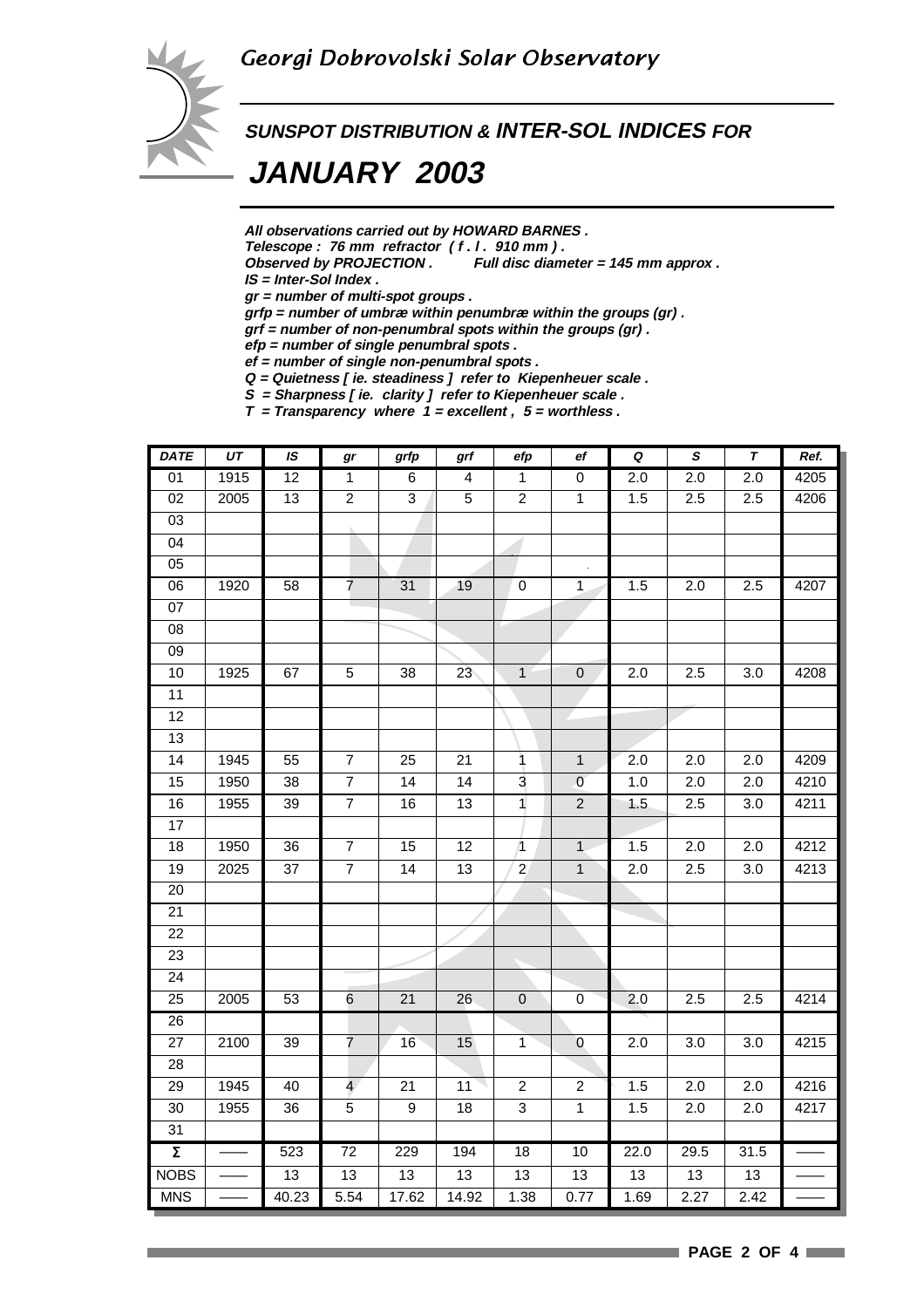### **SUNSPOT CENSUS BY CLASSIFICATION FOR**

## **JANUARY 2003**

**All observations carried out by HOWARD BARNES .** Telescope : 76 mm refractor (f. l. 910 mm).<br>Observed by PROJECTION . Full disc dian Full disc diameter = 145 mm approx . **IF 2 OR MORE REGIONS ARE OF THE SAME CLASSIFICATION , THEN SUNSPOT COUNTS ARE SEPARATED BY SOLIDI ( / ) .**

| f<br>$\boldsymbol{g}$<br>$\mathbf{1}$<br>$\mathbf{1}$<br>$\overline{2}$<br>1/1<br>$\pmb{0}$<br>0<br>$\mathbf{1}$<br>$\mathbf{1}$<br>2<br>1/2<br>1/1/1/2<br>4<br>3<br>1/2/3 |  |  |  |  |  |  |  |  |  |  |  |
|----------------------------------------------------------------------------------------------------------------------------------------------------------------------------|--|--|--|--|--|--|--|--|--|--|--|
|                                                                                                                                                                            |  |  |  |  |  |  |  |  |  |  |  |
|                                                                                                                                                                            |  |  |  |  |  |  |  |  |  |  |  |
|                                                                                                                                                                            |  |  |  |  |  |  |  |  |  |  |  |
|                                                                                                                                                                            |  |  |  |  |  |  |  |  |  |  |  |
|                                                                                                                                                                            |  |  |  |  |  |  |  |  |  |  |  |
|                                                                                                                                                                            |  |  |  |  |  |  |  |  |  |  |  |
|                                                                                                                                                                            |  |  |  |  |  |  |  |  |  |  |  |
|                                                                                                                                                                            |  |  |  |  |  |  |  |  |  |  |  |
|                                                                                                                                                                            |  |  |  |  |  |  |  |  |  |  |  |
|                                                                                                                                                                            |  |  |  |  |  |  |  |  |  |  |  |
|                                                                                                                                                                            |  |  |  |  |  |  |  |  |  |  |  |
|                                                                                                                                                                            |  |  |  |  |  |  |  |  |  |  |  |
|                                                                                                                                                                            |  |  |  |  |  |  |  |  |  |  |  |
|                                                                                                                                                                            |  |  |  |  |  |  |  |  |  |  |  |
|                                                                                                                                                                            |  |  |  |  |  |  |  |  |  |  |  |
|                                                                                                                                                                            |  |  |  |  |  |  |  |  |  |  |  |
|                                                                                                                                                                            |  |  |  |  |  |  |  |  |  |  |  |
|                                                                                                                                                                            |  |  |  |  |  |  |  |  |  |  |  |
| 3<br>1/2/2                                                                                                                                                                 |  |  |  |  |  |  |  |  |  |  |  |
| 3<br>1/1/2                                                                                                                                                                 |  |  |  |  |  |  |  |  |  |  |  |
|                                                                                                                                                                            |  |  |  |  |  |  |  |  |  |  |  |
|                                                                                                                                                                            |  |  |  |  |  |  |  |  |  |  |  |
|                                                                                                                                                                            |  |  |  |  |  |  |  |  |  |  |  |
|                                                                                                                                                                            |  |  |  |  |  |  |  |  |  |  |  |
|                                                                                                                                                                            |  |  |  |  |  |  |  |  |  |  |  |
| 0<br>0                                                                                                                                                                     |  |  |  |  |  |  |  |  |  |  |  |
|                                                                                                                                                                            |  |  |  |  |  |  |  |  |  |  |  |
| $\overline{2}$<br>1/2                                                                                                                                                      |  |  |  |  |  |  |  |  |  |  |  |
|                                                                                                                                                                            |  |  |  |  |  |  |  |  |  |  |  |
| 3<br>1/1/2                                                                                                                                                                 |  |  |  |  |  |  |  |  |  |  |  |
| 3<br>1/1/1                                                                                                                                                                 |  |  |  |  |  |  |  |  |  |  |  |
|                                                                                                                                                                            |  |  |  |  |  |  |  |  |  |  |  |
| 27<br>37                                                                                                                                                                   |  |  |  |  |  |  |  |  |  |  |  |
|                                                                                                                                                                            |  |  |  |  |  |  |  |  |  |  |  |
| $\Sigma g$                                                                                                                                                                 |  |  |  |  |  |  |  |  |  |  |  |
|                                                                                                                                                                            |  |  |  |  |  |  |  |  |  |  |  |
| 100                                                                                                                                                                        |  |  |  |  |  |  |  |  |  |  |  |
|                                                                                                                                                                            |  |  |  |  |  |  |  |  |  |  |  |
|                                                                                                                                                                            |  |  |  |  |  |  |  |  |  |  |  |
| $f / g$ mean = 4.5100<br>$\frac{1}{p}$ / g mean = 1.3700<br>GROUP COMPLEXITY INDEX (GCI) = 5.8800                                                                          |  |  |  |  |  |  |  |  |  |  |  |
|                                                                                                                                                                            |  |  |  |  |  |  |  |  |  |  |  |